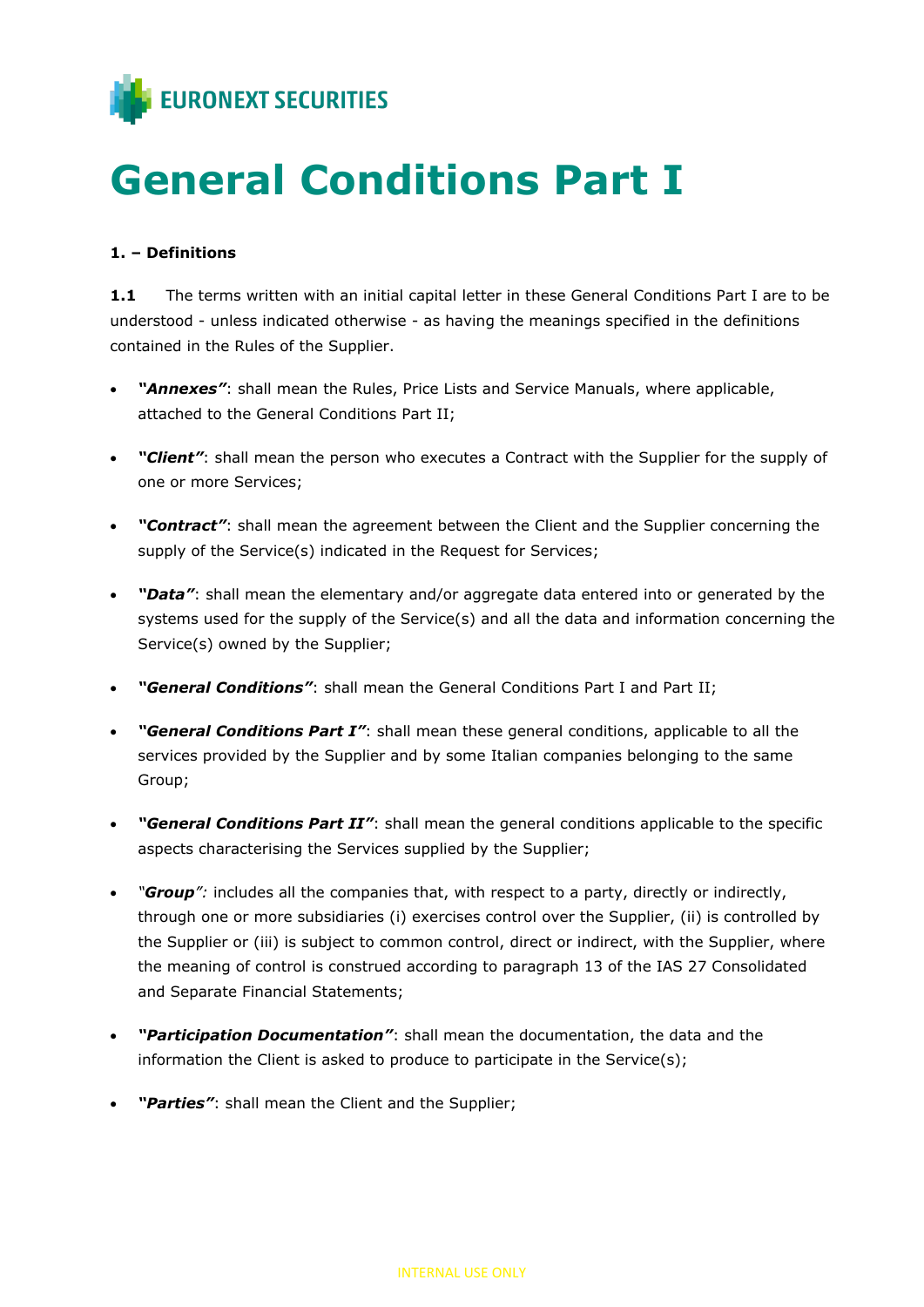

- *"Rules"*: shall mean the Rules and Instructions of the Supplier that govern the performance and enjoyment of the Service(s) requested;
- *"Request for Services"*: shall mean the draft contract signed by the Client and containing the request for the supply of one or more Services;
- "Service(s)": shall mean, as the case may be, one or more services indicated in the Request for Services and supplied to the Client by the Supplier;
- *"Service Manuals"*: shall mean the technical and operational documentation of the Supplier concerning the Service(s) requested;
- *"Supplier"*: shall mean the company owning the Service to which the Request for Services is sent;
- *"Technological Infrastructure"*: shall mean the hardware and/or network infrastructure and/or software products provided to the Client by the Supplier for the supply of the Service(s).
- *"Traceability Obligations"*: shall mean the traceability of the financial flows provided by Law 136/2010, as subsequently amended and implemented.

## **2. – Object and execution of the Contract**

**2.1** The object of the Contract, to which the General Conditions and the Annexes shall apply, shall be the supply, against payment of a consideration, of the Service(s) requested by the Client.

**2.2** More specifically, the object of the Contract and of the Service(s) shall be established, for each Service, in the General Conditions Part II and the Annexes.

**2.3** In the event of conflict and/or incompatibility, including any consequent upon subsequent amendments, the Rules shall prevail over the General Conditions Part II and the latter shall prevail over the General Conditions Part I.

**2.4** The General Conditions, including the Annexes, and the Participation Documentation shall always be available on the website of the Supplier.

**2.5** The Contract shall be understood to have been executed at the time the Client receives a written communication from the Supplier of the acceptance of the Request for Services containing, *inter alia*, an indication of the day from which the Service will be supplied to the Client. However, from the time the Client receives a written communication from the Supplier with confirmation of receipt of the Request for Services and an invitation to complete the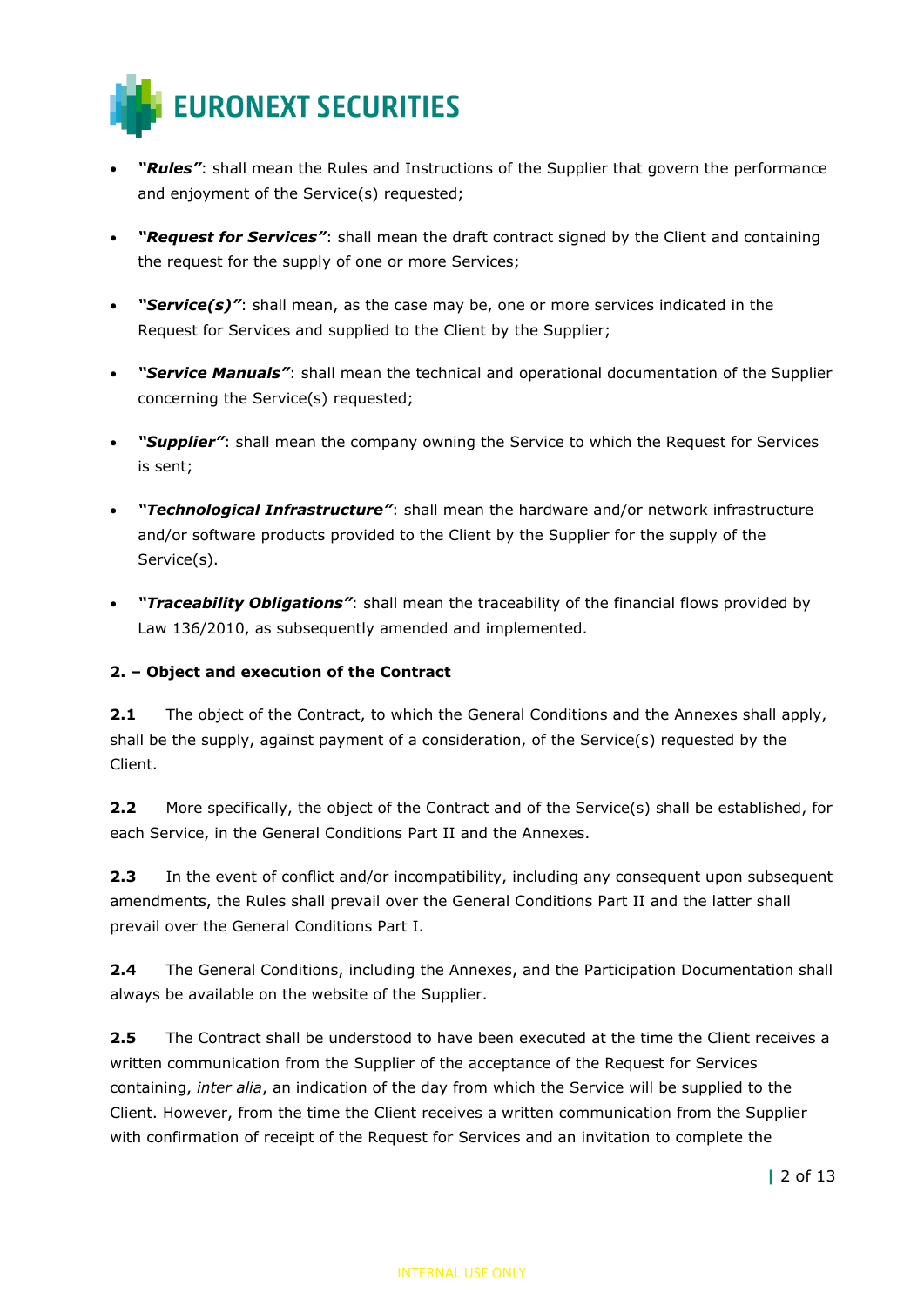

Participation Documentation, dealings between the Client and the Supplier shall be governed by the General Conditions and the Annexes insofar as they are applicable.

**2.6** The Client may request, with one or more Requests for Services, the supply of one or more Services. The Request for Services shall result, upon acceptance by the Supplier, in as many separate and independent legal relationships as the Services requested and supplied.

## **3. – Obligations and performance of the Supplier**

**3.1** The Service shall be supplied by the Supplier in accordance with the applicable General Conditions, including the Annexes. The obligations of the Supplier shall constitute an obligation of means.

**3.2** The Supplier shall perform its obligations with all due care and professional diligence and shall make all the appropriate interventions with regard to its systems to ensure the continuity of the Service.

**3.3** If all or part of the performance inherent in the Service is interrupted, suspended, delayed or somehow the subject of anomalies, the Supplier - where possible and after informing the Client if deemed necessary - shall do whatever is necessary to resolve the problems.

**3.4** The Client acknowledges and accepts that in order to supply the Service the Supplier may avail itself of third parties, which may include but not be limited to other companies forming part of the Group, it being understood that the contractual relationship shall be exclusively between the Client and the Supplier.

**3.5** For the purposes of the preceding paragraphs the Supplier shall guarantee that it:

a) is the owner or has valid title to the tangible and intangible goods used to supply the Service and that such goods are free from claims of third parties;

b) has all the technology, expertise, adequately qualified staff and IT facilities needed and suitable for the supply of the Service;

- c) is the owner of the Service and holds all the related rights;
- d) has all the authorisations needed to supply the Service.

**3.6** The Supplier shall limit, suspend or cease the supply of the Service to the Client in the cases provided for in the General Conditions Part II and specified in the Annexes.

#### **4. – Obligations of the Client**

**4.1** The Client is required to: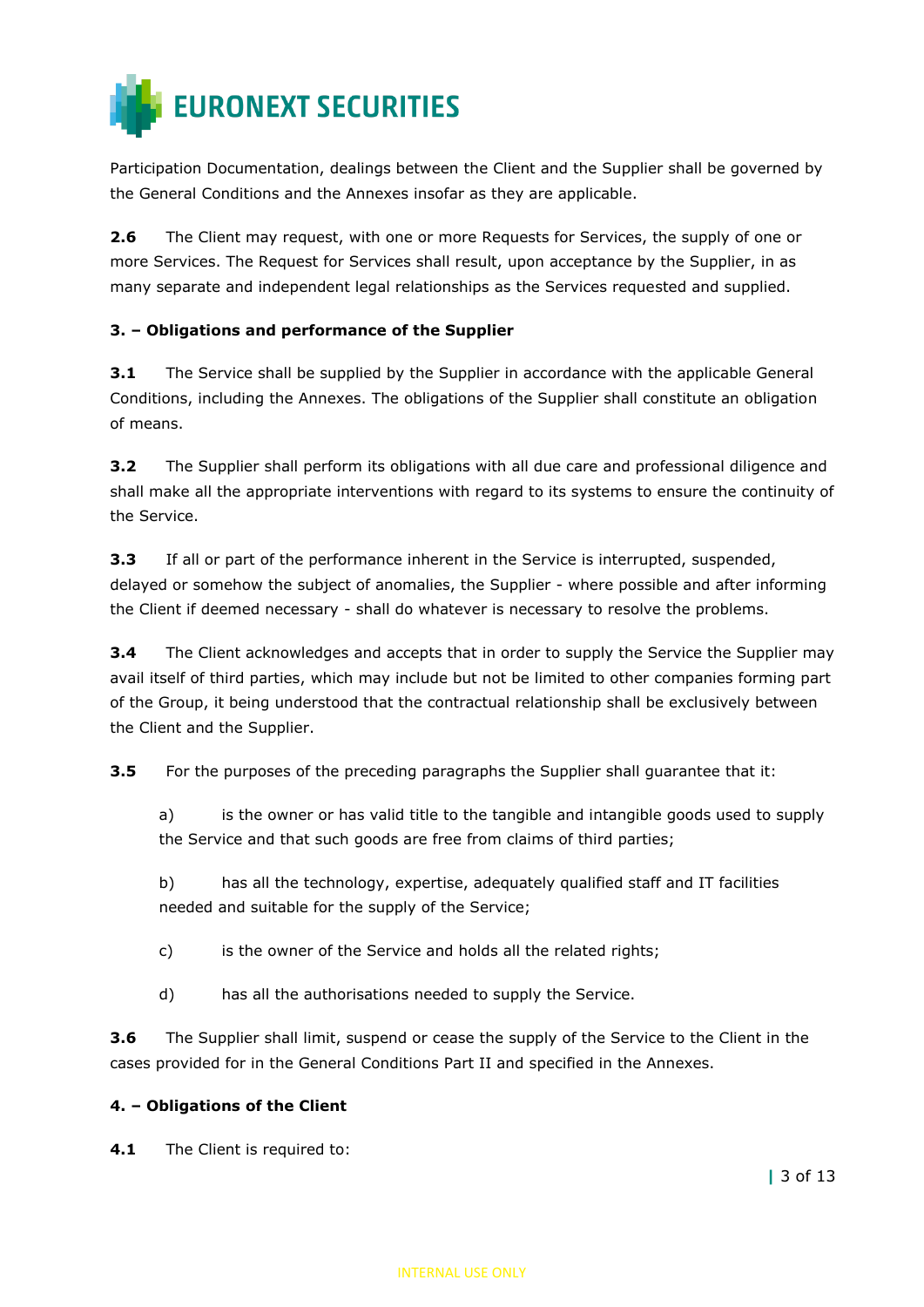

a) comply with all the provisions of the General Conditions from time to time in force including the Annexes, and to keep continuously abreast of what is published on the website of the Supplier pursuant to paragraphs 6.2 and 7.2;

b) sign the contracts necessary to use the Service in accordance with the rules established by the General Conditions Part II and the Annexes, equip itself, at its own expense, with the hardware, network infrastructure and software necessary to use the Service, establish the indispensable electronic links and guarantee that they are fully operational during the hours the Service is supplied;

c) use any Technological Infrastructure in accordance with the Annexes to the General Conditions Part II. Accordingly, the Client may not modify, adapt, transfer in any way to third parties, sell, rent, commercialise or exploit in any way or by any means all or part of any Technological Infrastructure provided or move same from where it was installed or remove any distinctive signs therefrom;

d) use the basic and applications software of the Service, licensed and/or sublicensed to the Client by the Supplier, the related documentation and, more generally, the Service itself and the Data exclusively for the purposes of the Service;

e) conserve diligently and use in accordance with the instructions received from the Supplier or contained in the Service Manuals the codes and related passwords of the Service(s) and, where applicable, the optical magnetic support containing the instructions on how to obtain by electronic means the digital certificate needed to use the Service. The Client shall be responsible for their improper use by whomsoever and for any consequences of the unauthorised use of codes, related passwords and, where applicable, digital certificates;

f) apply promptly to the Supplier, in the manner specified in paragraph 6.4, for the disabling of codes, related passwords and, where applicable, digital certificates if they are lost or stolen or if there are good grounds for fearing that extraneous third parties know the codes, related passwords and, where applicable, digital certificates. Following the Client's report, the Supplier shall disable the lost or stolen codes, related passwords and, where applicable, digital certificates and send the Client new ones;

g) indicate in the Request for Services the name of the contract representative of the Client as a person in a sufficiently high position, authorised to receive from and submit to the Supplier, in the name and on behalf of the Client, any declaration or instruction provided for in the General Conditions, the Annexes and the Participation Documentation. The replacement and/or the supplement of one or more contractual representatives shall take effect, unless agreed otherwise by the Parties, from the business day subsequent to that on which the written communication thereof reaches the Supplier or such later date as specified by the Client in the communication;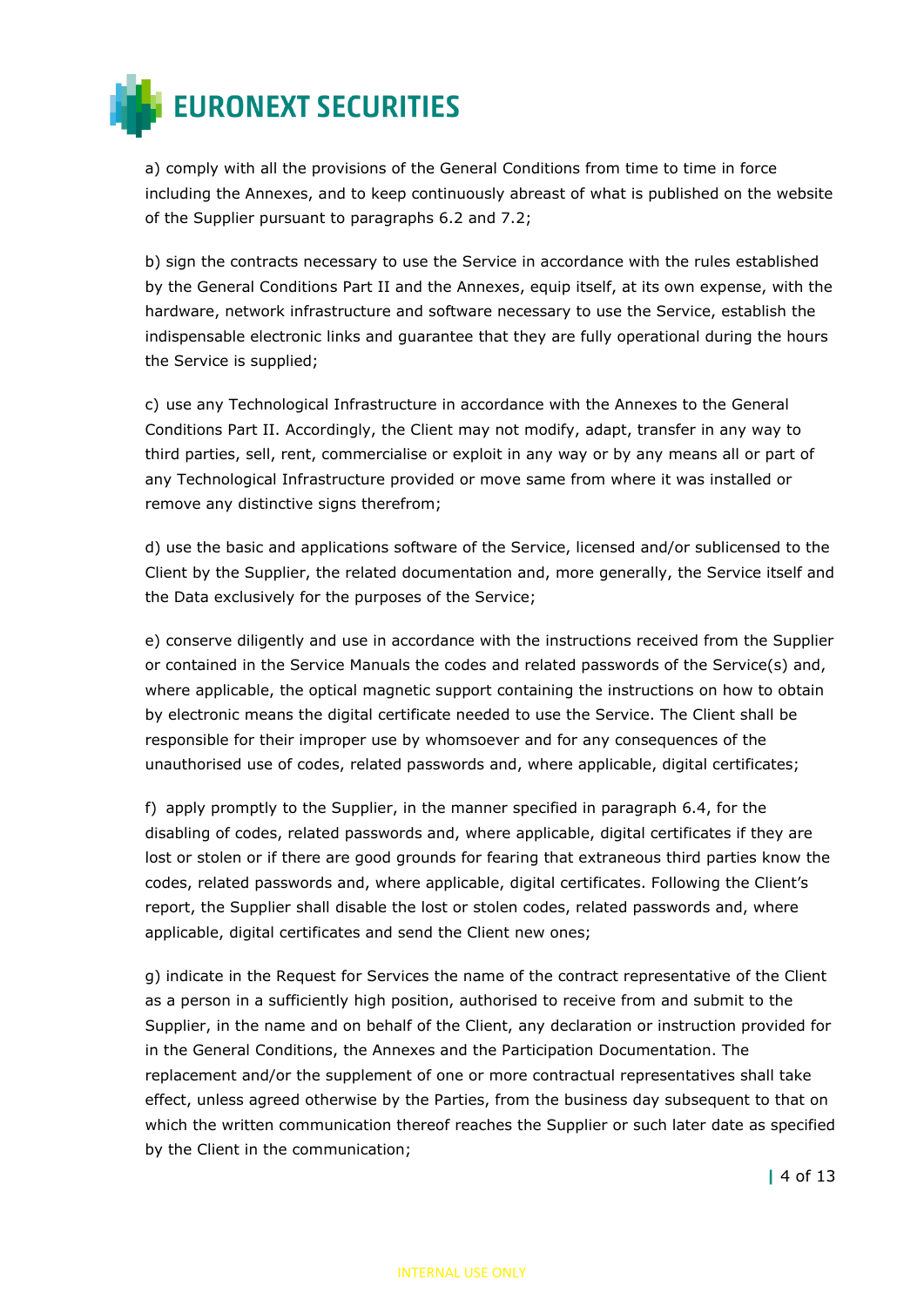

h) provide the data and information requested under applicable law, the General Conditions, including the Annexes, and the Participation Documentation in a truthful, complete and accurate way and in the format established by the Supplier;

i) recognise as its own any communication, order or instruction sent through the Technological Infrastructure through the use of the codes and of the related passwords and, where applicable, digital certificates assigned to it, it being understood that the Client holds Borsa Italiana harmless from any liability in the event of communications or instructions sent in this way, including by unauthorised persons;

j) inform the Supplier immediately of any total or partial interruption, suspension, delay or malfunctioning in the supply or use of the Service, without prejudice to what is provided for in Article 8;

k) inform the Supplier promptly, or in any case within the time limits established in the Annexes, of subsequent failure to satisfy the requirements for use of the Service and of any change to the contents of the Request for Services and/or the Participation Documentation;

l) comply promptly with any request made by the Supplier in the performance of its duties as the manager of the Service thereof concerning data, information or documents to be transmitted to the Supplier.

## **5. – Confidentiality**

**5.1** Each of the Parties, acknowledging the confidential nature of the information and documentation pertaining generally to the Services, shall guarantee the other Party, for the duration of this Contract and for one year after the termination or withdrawal due to any reason whatsoever of this Contract, that the information and documentation acquired in relation to the performance of the Contract will be treated confidentially.

**5.2** The obligation referred to in the previous paragraph shall not prevent the communication or dissemination by the Supplier in anonymous and aggregate form of such data and information, the communication after explicit request to public and judicial authorities, the communication to third parties in accordance with Article 3.4, or communication to other companies forming part of the Group in compliance with applicable law and regulations.

## **6. – Communications**

**6.1** The Supplier shall send the Client communications of a general nature and individual communications in the ways specified in the following paragraphs.

**6.2** Communications of a general nature (e.g. Notices) shall be made by means of the website of the Supplier, except in case of malfunctioning or unavailability of the website. In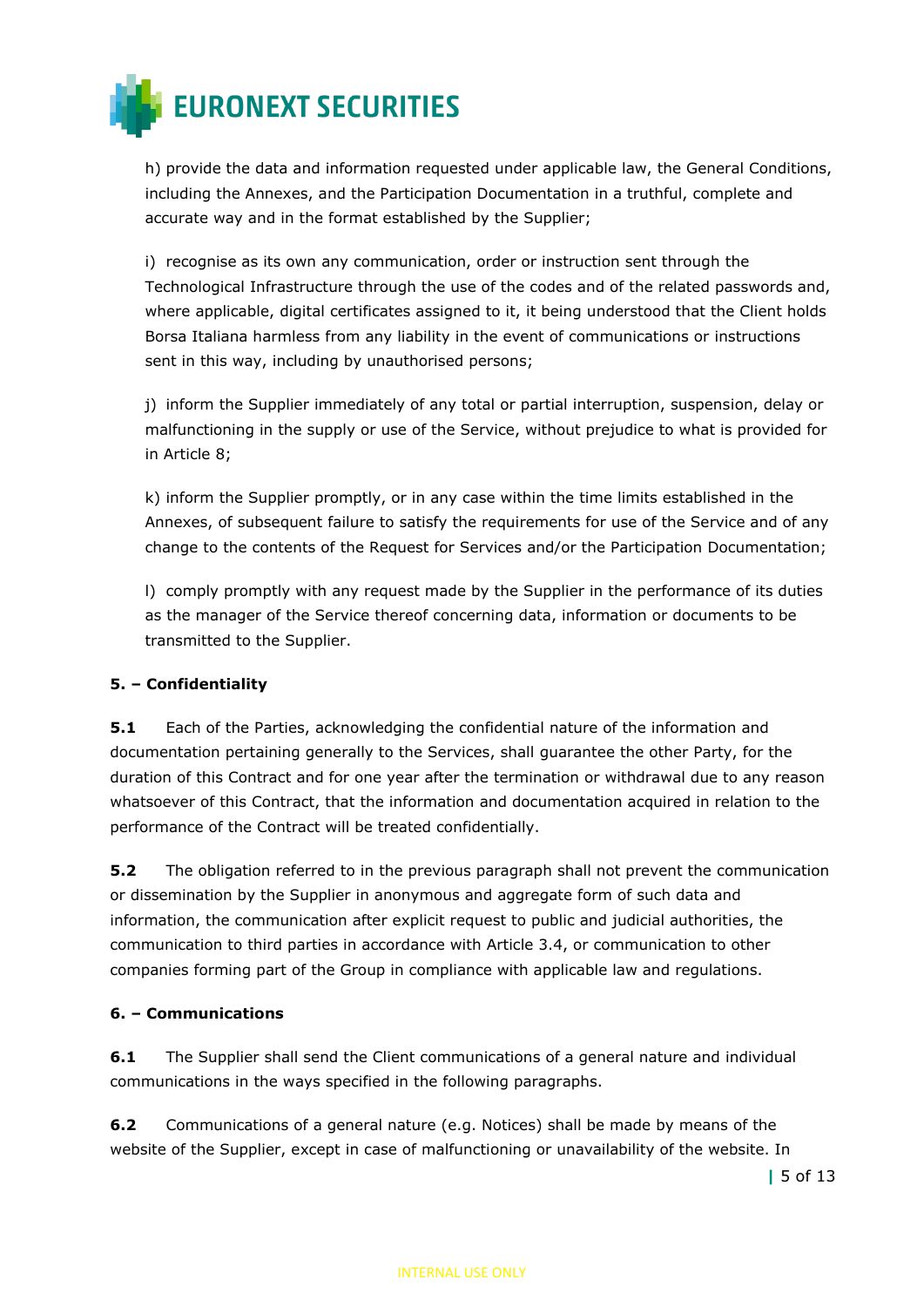

particular, in case of the obligation referred to in paragraph 4.1a) matter communicated by means of such website shall be understood to be known by the Client from the time it is posted on the website and shall become effective on the later date specified in the communication.

**6.3** Without prejudice to specific procedures laid down in the Annexes for particular communications, individual communications by the Supplier shall be reduced to writing and sent by registered letter with return receipt, telegram, courier service or any other means permitting documentation of receipt.

**6.4** Without prejudice to specific procedures laid down in the Annexes for particular communications, the Client shall reduce its communications to the Supplier to writing and send them by registered letter with return receipt, telegram, courier service or any other means permitting documentation of receipt.

**6.5** Communications of an operational nature regarding the ordinary functioning of the Service may also be sent between the Parties electronically unless specified otherwise in the Annexes.

**6.6** Individual communications shall be sent by each of the Parties to the other Party to the addresses expressly specified by the Client in the Request for Services and those of an operational nature regarding the ordinary functioning of the Service to the addresses specified in the Participation Documentation.

**6.7** Communications referred to in paragraphs 3 and 4 shall be understood to be known by the other Party from the time of their receipt and shall become effective at the time specified in the General Conditions and the Annexes or, in the absence thereof, on the later date specified in the communication.

## **7. – Amendments of the General Conditions and the Annexes**

**7.1** The Client acknowledges and accepts that the Supplier may modify or supplement any provision of the General Conditions, including the Annexes, without prejudice to paragraph 11.3.

**7.2** The Supplier shall inform the Client of such amendments by posting the text thereof on its website pursuant to paragraph 6.2 at least 15 (fifteen) calendar days before the effective date of the amendments. In such communication the Supplier shall specify the time within which the Client may exercise the right of withdrawal referred to in paragraph 11.3. In no case may such time be less than 10 (ten) calendar days from the date of the communication.

**7.3** As a matter of urgency consequent upon measures adopted by the authorities or for duly explained technical or operational reasons that shall be given, the time referred to in paragraph 2 may be reduced by the Supplier to a minimum of 5 (five) calendar days.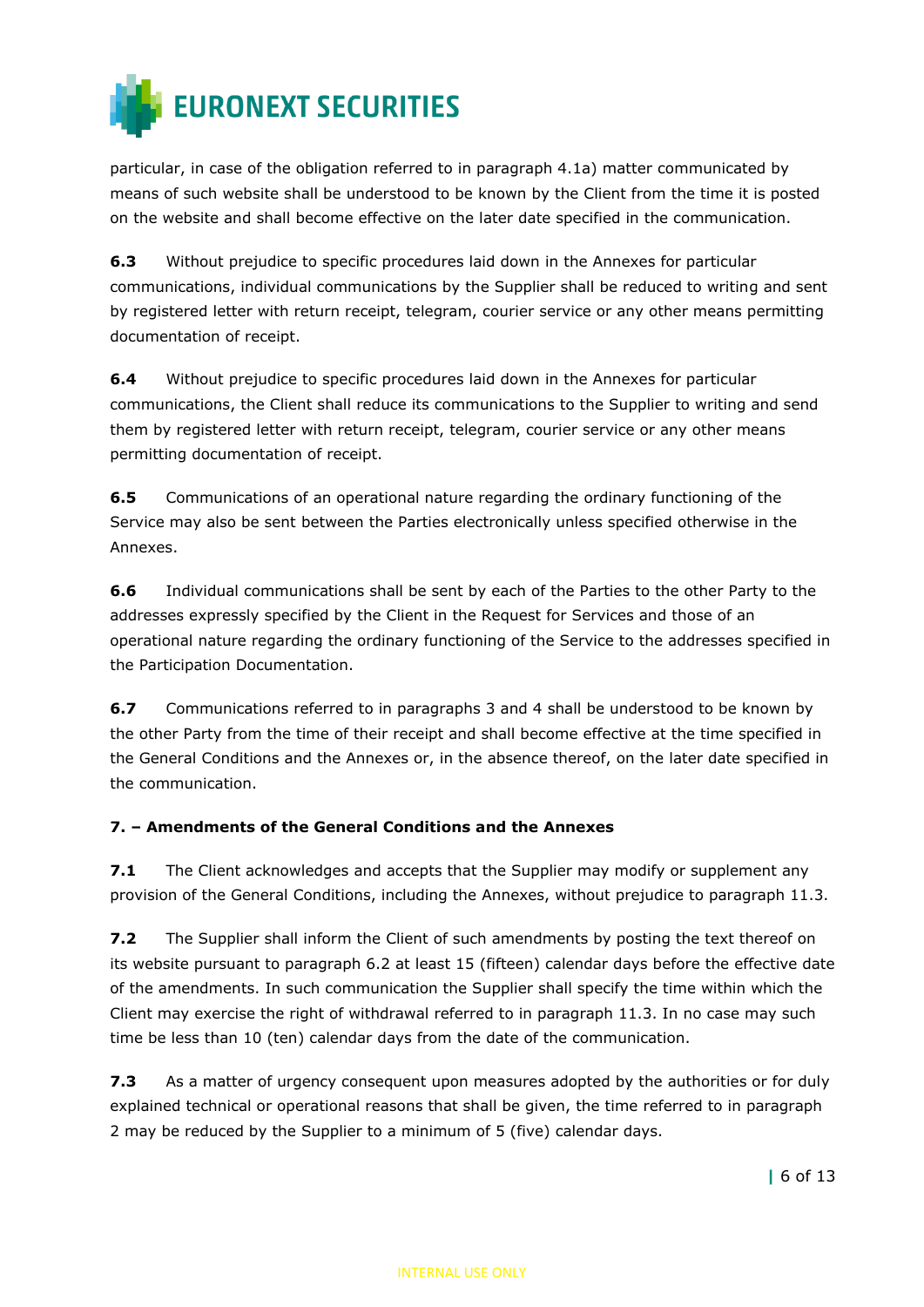

**7.4** Changes to the Price List, except for those in the Client's favour, shall be communicated in the manner specified in paragraph 2 with advance notice of not less than 30 (thirty) calendar days. The Supplier shall determine and communicate the effective date of changes to the Price List in the Client's favour.

**7.5** Notwithstanding the above paragraphs 7.2 and 7.4, the Supplier shall send an e-mail to the Client, to the address provided in the Request for Services, as modified and communicated to the Supplier, containing the notification of the changes on the website. In case of changes to the Rules or Service Manuals, the Supplier shall send the e-mail the same day of the notification of the changes through the website. In case of changes to the General Conditions and/or Price List, the e-mail shall be sent at least 1 (one) day before the notification of the changes through the website.

**7.6** In the cases referred to in the preceding paragraphs the Client may exercise the right of withdrawal from the Contract within the time and in the manner and with the effects specified in Article 11, paragraphs 3, 4 and 5.

**7.7** Additions to the General Conditions concerning the introduction and supply of new nonmandatory services shall not constitute amendments pursuant to and for the purposes of this article.

## **8. – Liability**

**8.1** The liability of the Supplier shall exist, for any claim deriving from this Contract, only for losses that are the immediate and direct consequence of wilful misconduct or gross negligence on the part of the Supplier.

**8.2** The Client must send the Supplier a report within 10 (ten) calendar days, under penalty of foreclosure, from the day on which it became aware, or should have become aware using due diligence of the occurrence of a loss-producing event it deems should be indemnified by the Supplier. Failure to respect such time limit shall entail lapse of the Client's rights in this regard. The report shall contain a precise indication of the time at which the loss-producing event occurred, the circumstances under which it occurred and an assessment of the loss produced. The related supporting documentation, including in relation to the size of the loss incurred and consequent claim, must be received by the Supplier within 20 (twenty) calendar days of the expiration of the time limit referred to above.

**8.3** Without prejudice to any liability that the Supplier may have to the Client, the Client shall hereby hold harmless the Supplier, in the event of claims for damages consequent upon actions by third parties, including other Clients, from any claim made in relation to deeds or actions inherent in the performance of the Contract and shall authorise the Supplier to file a third-party claim against it pursuant to Article 106 of the Italian Code of Civil Procedure.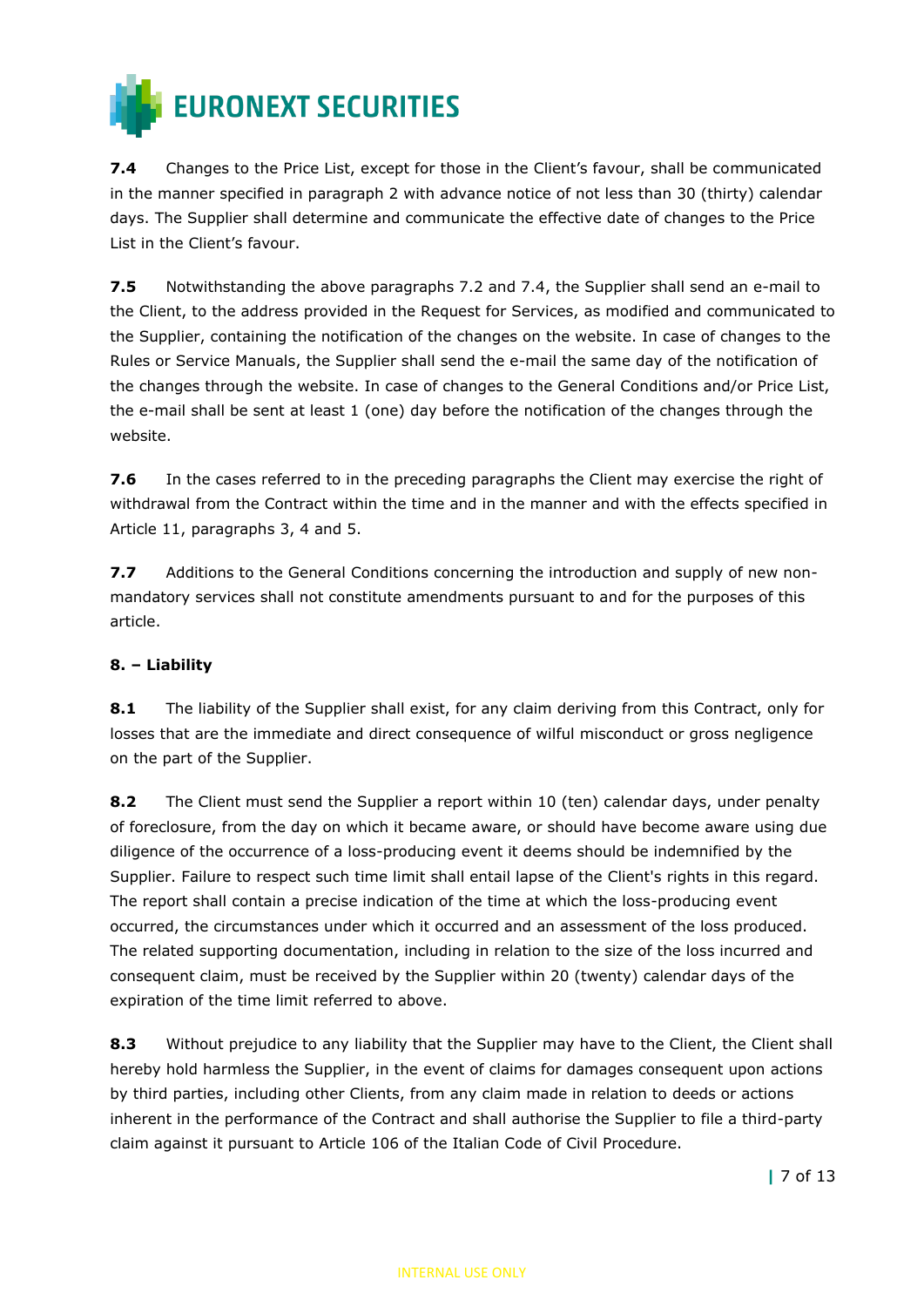

**8.4** The Parties agree that no liability shall exist for non-performance of obligations deriving from the Contract if such non-performance is due to events beyond the control of the nonperforming Party, including, but not limited to those caused by:

a) wars, rebellions, terrorist attacks, earthquakes, floods, fires or other causes of force majeure;

b) national or local strikes (including at company level);

c) electrical outages or interruptions and/or malfunctioning of electronic data carrier services due to faults in data transmission lines provided by persons other than the Supplier or provided by third parties referred to in paragraph 3.4;

d) impediments or obstacles caused by legislative or administrative measures or judicial acts.

**8.5** The Supplier is required to give effect to all the instructions issued by the authorities and/or by other persons they have authorised. This may lead to temporary suspensions and delays in the performance of the obligations of the Supplier or in their performance in special ways; the Client shall nonetheless be required to perform the obligations deriving from the Contract and pay the sums due to the Supplier.

## **9. – Intellectual and/or industrial property rights**

**9.1** The Service and the related Data made available under licenses or sublicenses by the Supplier shall be used by the Client in compliance with the intellectual and/or industrial property rights of such Company and/or third parties as detailed in the General Conditions Part II.

## **10. – Fees**

**10.1** For the supply of the Service the Client shall pay the Supplier the fees set out in the Price List attached to the General Conditions Part II in the amounts, within the time and in the manner specified therein.

**10.2** Without prejudice to Article 12, if the Client fails to pay the fees due within the prescribed time, default interest shall be charged automatically on the amount in question without the need for a written notification at the highest three-month Euribor observed in the period the payment is overdue plus two percentage points.

**10.3** Without prejudice to the right to file a separate action for money had and received, the Client may not raise any objections, even in the event of interruptions or suspensions in the supply of the Service, aimed at avoiding or delaying payment of the fees due.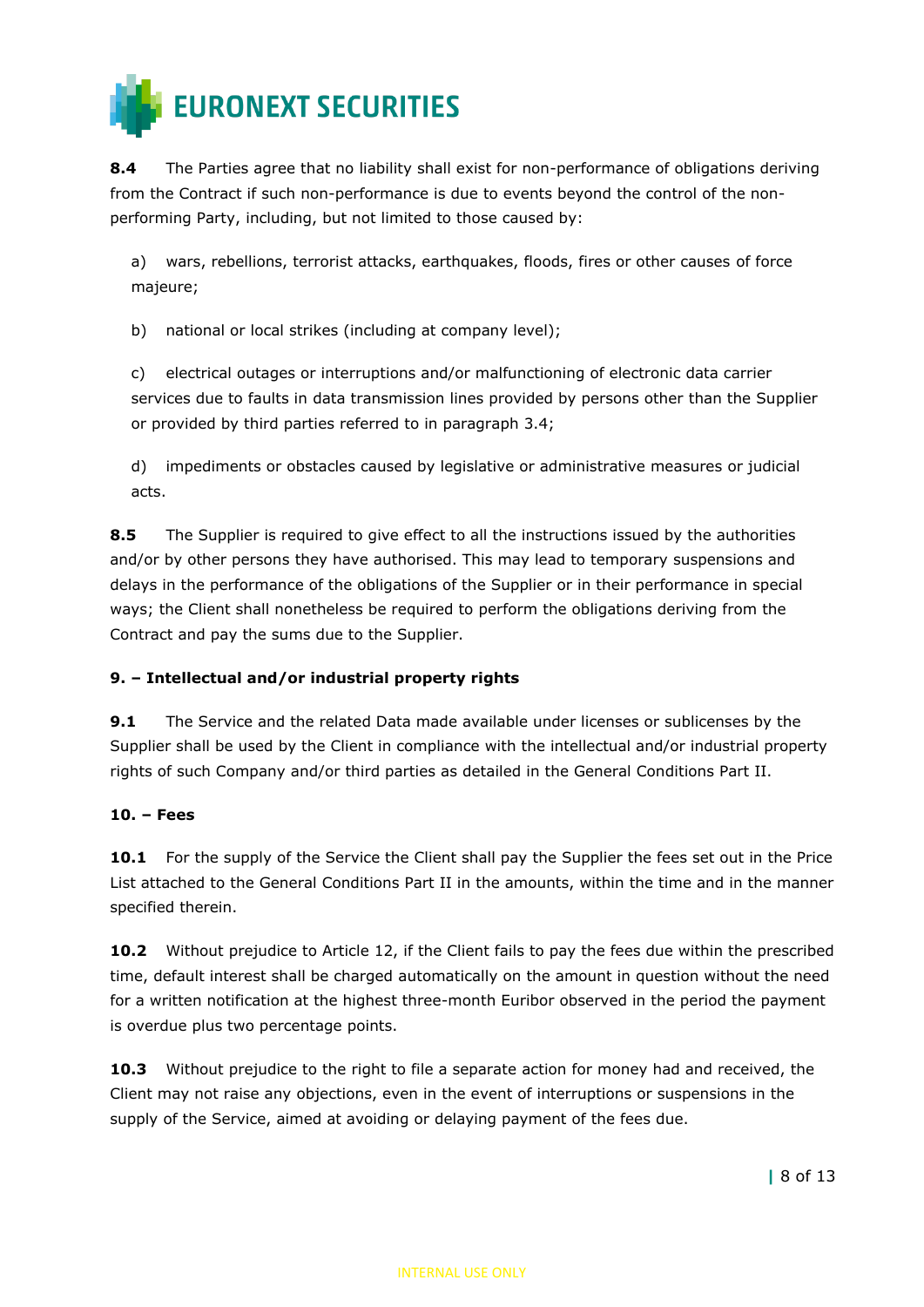

**10.4** The Client shall remain committed to paying any penalties applied in accordance with the Rules or the General Conditions Part II. The payment of penalties shall not preclude the possibility for the Supplier to demand strict performance and/or recover damages for any greater loss actually suffered.

## **11. – Duration of the Contract and withdrawal**

**11.1** This Contract shall be for an indefinite term.

**11.2** The Client shall have the right to withdraw from the Contract at any time by sending a communication, pursuant to paragraph 6.4, indicating the effective date of withdrawal; the communication must arrive at least 30 (thirty) calendar days before such date. Withdrawal shall not exonerate the Client, even in part, from the requirement to perform all the obligations entered into under the Contract or even indirectly deriving from enjoyment of the Service.

**11.3** By way of derogation from paragraph 2, in case of amendments referred to in paragraph 7, the Client may exercise the right of withdrawal from the Contract in the manner specified in paragraph 2 by giving the Supplier the relevant communication within the time established by the Supplier in the communication containing the text of the amendments referred to in paragraph 7.2. In case of amendments made pursuant to paragraph 7.3, the advance notice of withdrawal may be communicated up to 1 p.m. on the trading day for the Supplier preceding the effective date of the amendment.

**11.4** In all the cases of withdrawal referred to in paragraph 3 - provided the withdrawal becomes effective before the application of the amendments it is based on - the contractual conditions previously in force shall apply to the Client.

11.5 If the withdrawal communication arrives after the expiration of the time limits specified in the preceding paragraphs, the withdrawal shall not take effect unless the Supplier waives the time limit established in its favour. The General Conditions Part II may specify cases in which withdrawal shall not take effect at the time indicated in the withdrawal communication.

**11.6** The Supplier may exercise the right of withdrawal, giving adequate advance notice, within the time limits and in the manner referred to in paragraph 6.2, only *erga omnes* and in cases of radical transformation of the Service, including as a consequence of measures adopted by the competent authorities or in case of termination of operation of the Service. In cases of withdrawal pursuant to this paragraph, the Supplier shall not be required to pay any penalty or indemnity or make any reimbursement.

## **12. – Express termination clause**

**12.1** The Contract shall be understood to be terminated *de jure*, as provided for in Article 1456 of the Italian Civil Code, in the following cases: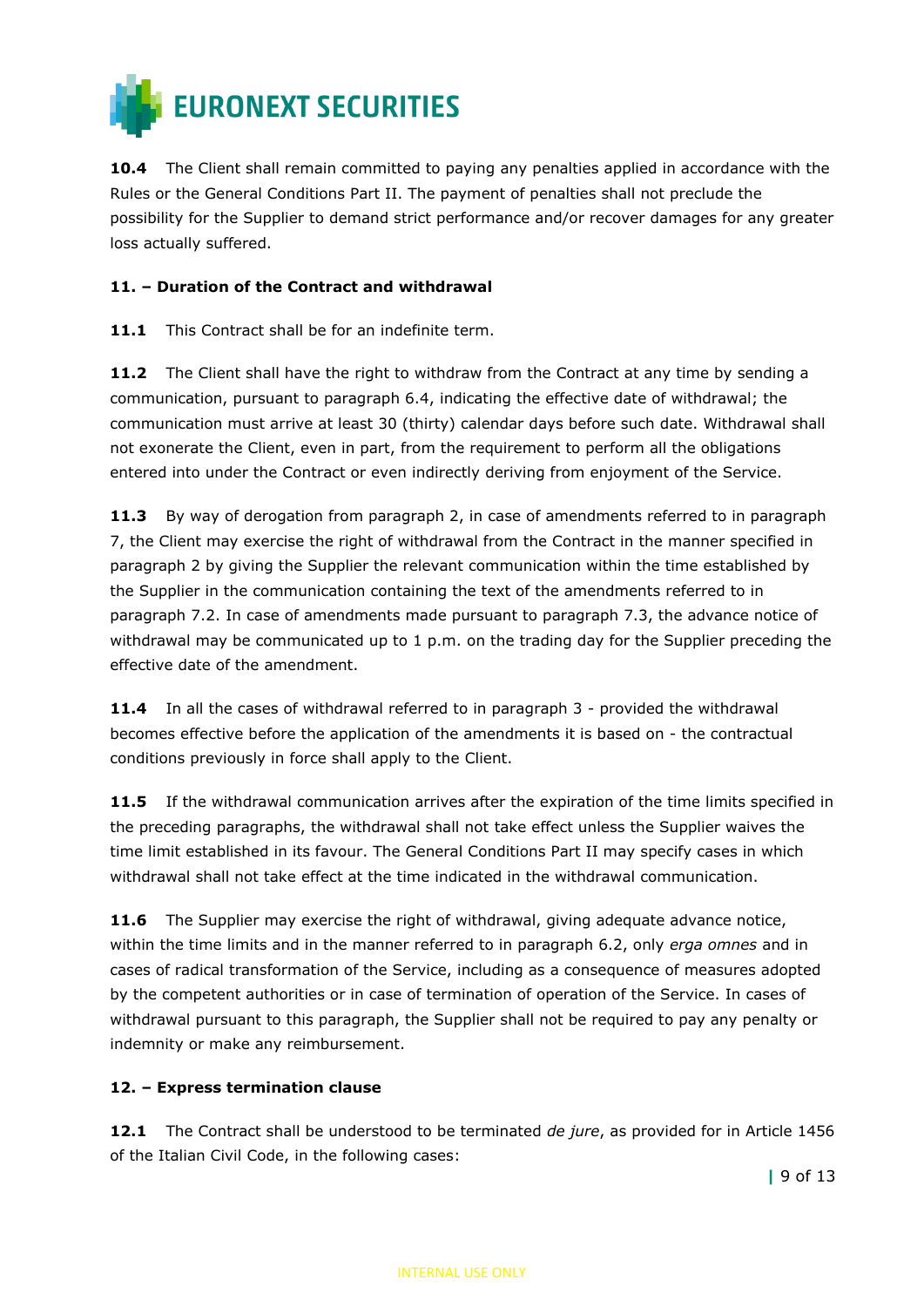

a) in the event of failure to pay fees within the prescribed time limits for more than 90 (ninety) calendar days;

b) in cases of exclusion from the Service provided for in the Rules or the General Conditions Part II;

c) in the case in which the performance of the Service ceases as a consequence of legislative or administrative measures.

## **13. – General provisions**

**13.1** The Contract and the General Conditions, including the Annexes, shall constitute the totality of the terms and conditions governing the Service and shall cancel and replace any earlier agreement and any oral or written communication made prior to the execution of the Contract.

**13.2** The Contract and/or the rights and obligations deriving therefrom may not be transferred by the Parties to third parties. The Client shall hereby authorise the Supplier to transfer the Contract and/or the rights and obligations deriving therefrom in the event of the merger or acquisition of the Supplier with another company or the transfer of the business unit in question. In such cases the Supplier shall give the Client adequate advance notice.

13.3 In the event of the merger or acquisition of the Client with another company or the transfer of the business unit which the Service refers to, the Client undertakes to give the Supplier at least 30 (thirty) calendar days advance notice of the effective date of the merger, acquisition or transfer for the purposes of the Contract. The Client shall remain liable - and likewise the acquiring company, the company resulting from the merger or the transferee - for any delay in giving such advance notice to the Supplier, including the case in which such delay leads to the Supplier having to suspend the Client, the acquiring company, the company resulting from the merger or the transferee as the case may be for the time needed for the performance of the tasks for which it is competent.

**13.4** The omitted or late exercise of one or more of the rights pertaining to a Party under the Contract may not be understood to mean the Party in question has renounced the exercise of such rights.

**13.5** The version in the English language available on the web site of the Request for Services and the General Conditions, including the Annexes, are translations of the version in the Italian language. It is agreed that in the event of a discrepancy between the two versions, the version in the Italian language shall prevail.

13.6 The Supplier and the Client assume all Traceability Obligations.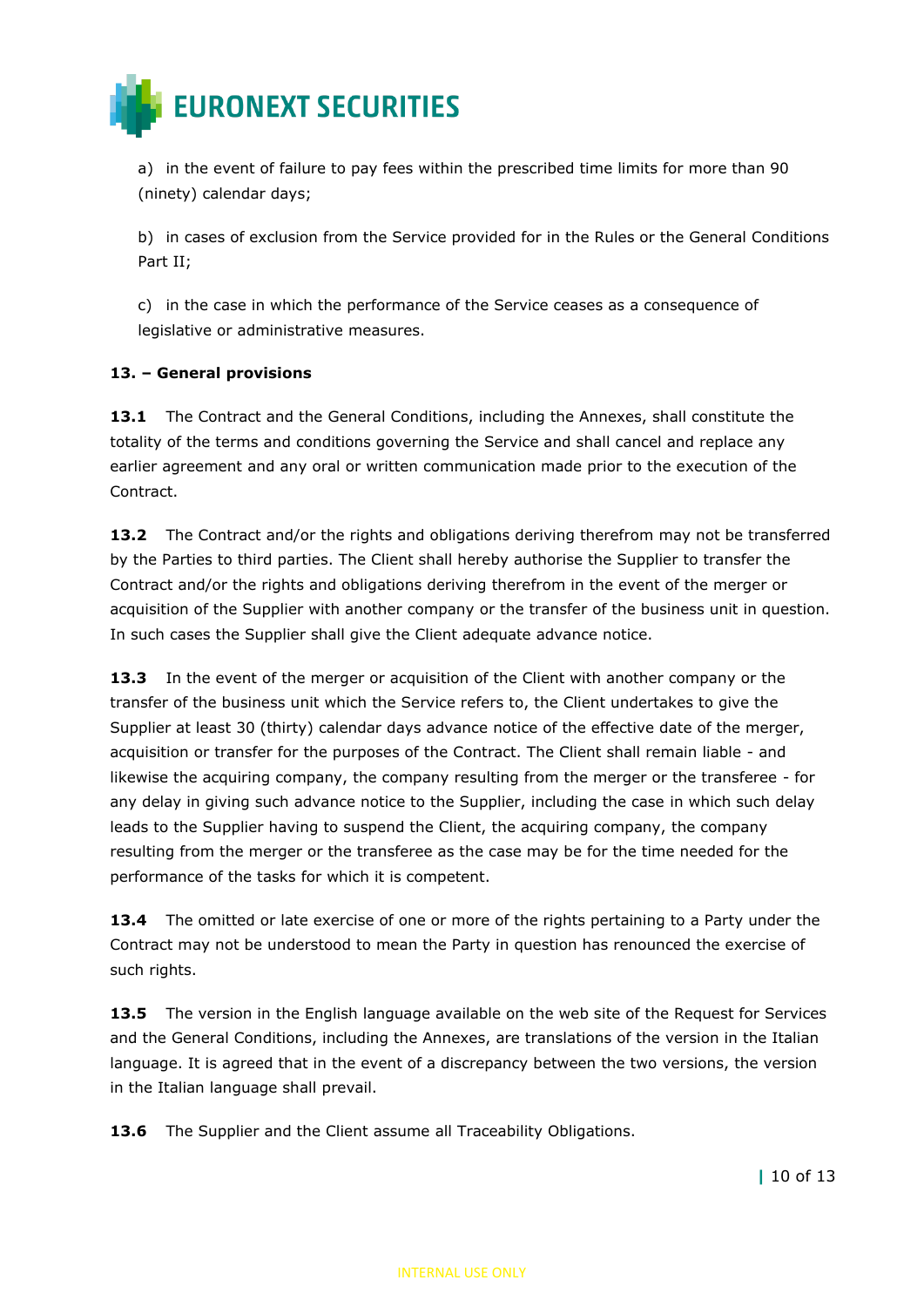

**13.7** In relation to the payments to be made pursuant to the present Contract, the Client, if it is a public contractor pursuant to decree law 50/2016 and subsequent amendments, to ensure the enforcement of Law 136/2010 and subsequent amendments, undertakes to communicate to the Supplier the identification bidding code (CIG) and, in case, the unique code of project (CUP).

**13.8** In particular, in fulfilling the Traceability Obligations, the Supplier will communicate to the Client:

i. the bank accounts details or the payment systems to be used, also non exclusively, for the payments to be made by the Client pursuant to the present Contract;

ii. the personal details and the fiscal code of the persons delegated to operate on them, indicating the relevant role and powers, within 7 (seven) days from the creation of the accounts above (or, in case of existing accounts or payment systems already in force, within 7 (seven) days from their first use in relation to fees paid by the Client).

Any possible amendment of the information indicated in points (i) and (ii) above, will have to be communicated by the Client within 7 (seven) days from the occurrence.

The Client, in case of payment systems with direct debit on client's account, will communicate to the Supplier, the account number for the direct debit of the fees by the Supplier.

**13.9** Let it be understood that, save for possible derogations and partial exemptions to Law n. 136/2010, failure to use instruments suitable to permit the full traceability of the financial flows (for instance, bank or post transfer) and the failure to comply with any other Traceability Obligations, are ground to terminate the present Contract.

**13.10** The Supplier shall inform the Client and the Prefecture (territorial office of the Government of the province where the Client has its registered office) if it becomes aware of Traceability Obligations' breaches by its contractual counterparties, if any.

13.11 According to the art. 17-ter of the Italian D.P.R. no. 633/72 (as subsequently amended and implemented), the Client (duly holder of an Italian VAT code/Tax identification code) declares whether it is subject to the "Split Payment" VAT regime or not also undertaking to communicate any change of such regime.

**13.12** According to the Law 27th December 2017 no. 205 and the Italian Tax Agency Measure 30 April no. 89757, as subsequently amended and implemented, related to the electronic invoice duty, the Client (residing or based in Italy), communicates the certified email (posta elettronica certificata or PEC) or the Addressee Code (Codice Destinatario), in order to receive the electronic invoice by the Interchange System (Sistema di Interscambio or SdI).

## **14. – Disputes and compulsory arbitration**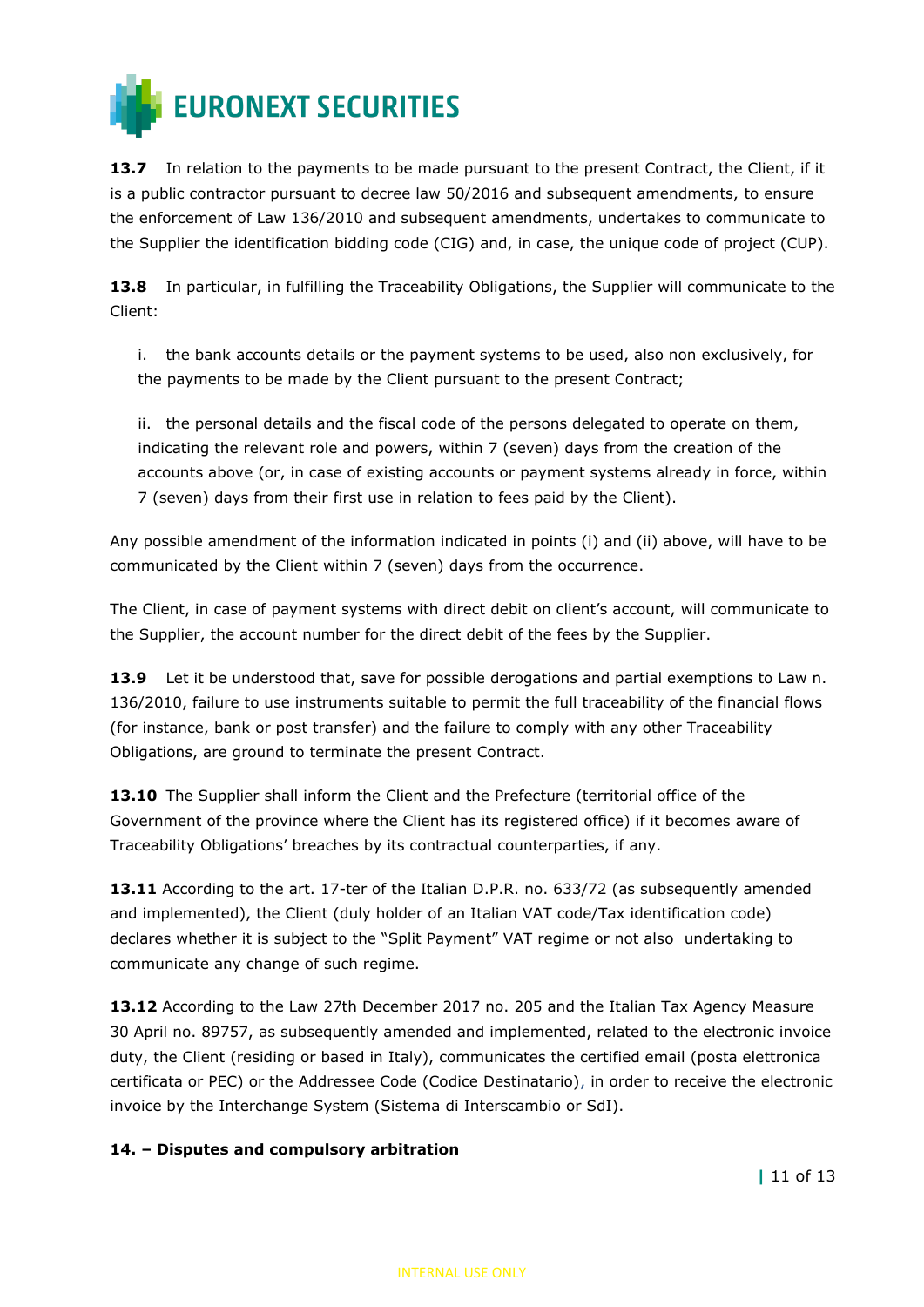

**14.1** The Client and the Supplier shall attempt to resolve any problems that arise between them consequent upon the Contract through formal notices and bilateral meetings to find possible solutions.

**14.2** Disputes concerning fees and penalties referred to in Article 10 shall be settled by the Italian courts, with the Court of Milan enjoying exclusive jurisdiction in this regard.

14.3 Any dispute other than those referred to in paragraph 2 that concerns or derives directly or indirectly from the Contract (including claims for damages) shall first be referred to an Appeals Board.

**14.4** The Appeals Board referred to in paragraph 3 shall be made up of three members appointed by the Board of Directors of the Supplier, which shall also appoint one of the members to be the chairman. The seat of the Appeals Board shall be at the Supplier. All the members of the Appeals Board shall be chosen from among independent persons of proven expertise in matters concerning financial markets. The appointment shall be for three years and be renewed. Where one of the members vacates the position before the expiry of the term of his appointment, the Board of Directors of the Supplier shall appoint a substitute; such appointment shall be for a term equal to the remainder of the term of office of the other members of the Appeals Board.

**14.5** The Appeals Board shall render a reasoned opinion in accordance with law within 30 (thirty) days of the date the dispute was referred to it subject to affording the Parties an opportunity to state their cases in the meantime. The chairman of the Appeals Board may, in agreement with the other members of the Board, entrust the examination of the question to a single member of the Board. The proceedings shall be conducted in the Italian language.

**14.6** The opinion of the Appeals Board shall be notified promptly to the Parties in writing. It shall not be binding on the Parties and where one of the latter initiates arbitration pursuant to paragraph 7, it shall not be binding on the arbitrators appointed, who shall have the broadest prerogatives and powers to re-examine the entire dispute without any preclusion. The fees of the members of the Appeals Board shall be borne by losing party.

**14.7** Any disputes between the Supplier and the Client concerning and/or consequent upon the Contract that have not been settled by the Parties accepting the opinions of the Appeals Board referred to in the preceding paragraphs shall be submitted to an Board of Arbitration made up of three members. The Party requesting arbitration shall send the other Party, in the manner provided for in the first paragraph of Article 810 of the Italian Code of Civil Procedure, a document containing the declaration of its intention to begin arbitral proceedings, with an indication of the disputed matter and the name of its arbitrator. Within 20 (twenty) days of such notification the other Party must designate the second arbitrator in the same manner; in the event of its failing to do so, the second paragraph of Article 810 of the Italian Code of Civil

**|** 12 of 13